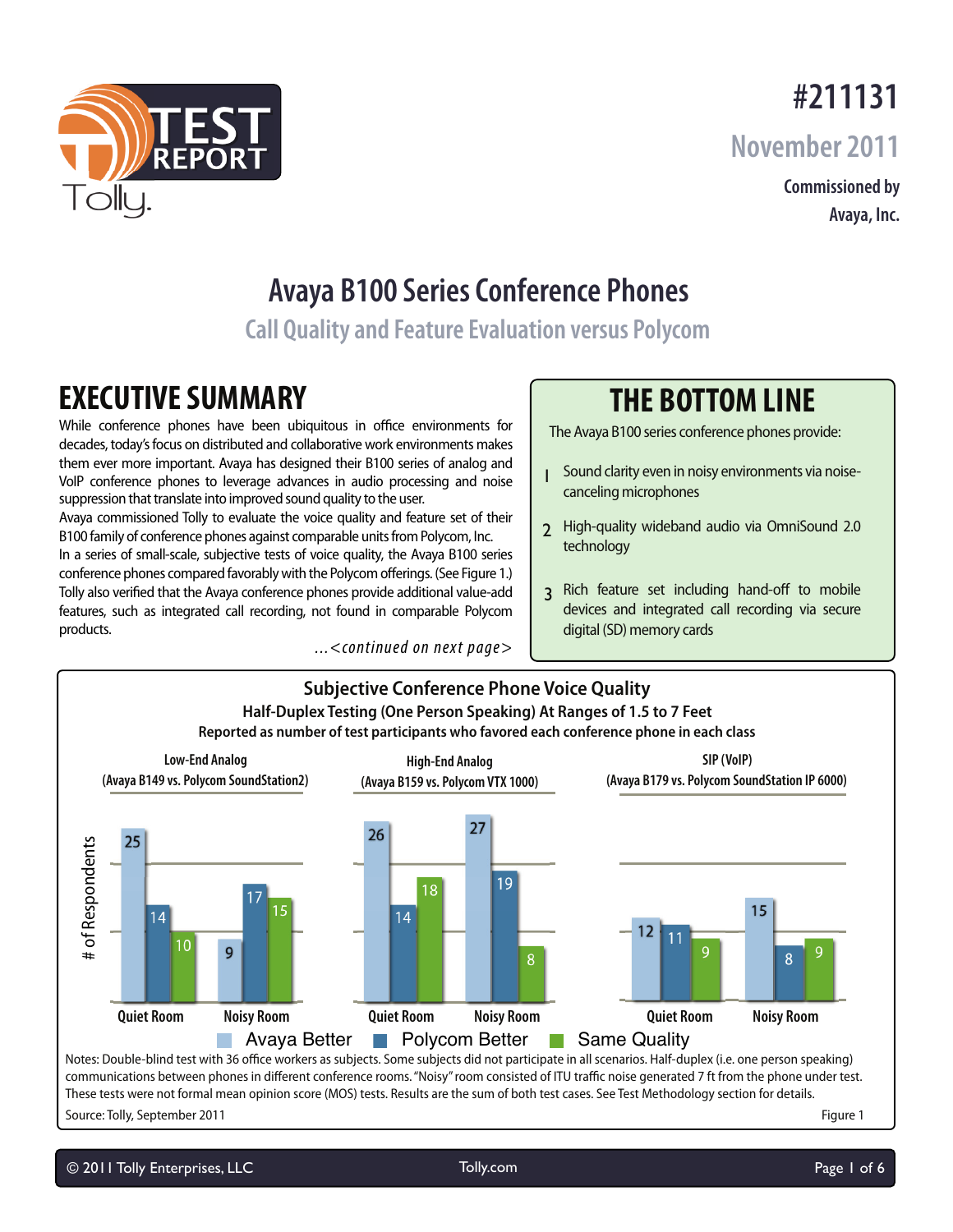

# **Executive Summary (con't)**

Tolly engineers built a two-office conference phone environment and asked 36 office workers to provide their opinions on relative voice quality when the same audio was transmitted over pairs of the systems under test.

The audio being evaluated consisted of industry-standard audio files being played across professional quality speakers in the "talking" conference room to assure that input voice would be the same for all tests.

Importantly, the test was a "double-blind" test where neither the subjects nor the test administrator was aware of which system was being tested at a particular time.

Tests were conducted on three different pairs of phones for each vendor. In one set of tests the "talking" conference room was quiet and in another, a speaker 7 ft from the conference phone played a file of traffic noise.

In this A/B test, listeners were asked to compare two sets of phones and rate one or the other as being better/worse or the same. (See Test Methodology for details.)

In all scenarios with all phones, the Avaya solution was rated by the listeners as being comparable to the Polycom offering.

While voice quality tests were performed with only one party speaking, it is also



important for both sides of the conversation to be able to both speak and hear simultaneously - full-duplex (bidirectional) audio. Tolly engineers verified that both Avaya and Polycom provide this feature.

| <b>Partial Conference Phone Connectivity and Feature Checklist</b>                                                           |                                    |                   |                            |                  |                     |                                        |                    |                             |                    |                 |
|------------------------------------------------------------------------------------------------------------------------------|------------------------------------|-------------------|----------------------------|------------------|---------------------|----------------------------------------|--------------------|-----------------------------|--------------------|-----------------|
|                                                                                                                              |                                    | Features          |                            |                  |                     |                                        |                    | <b>Connectivity Options</b> |                    |                 |
| <b>Phone Class</b>                                                                                                           | Model                              | Call<br>Recording | Phone<br><b>Book</b>       | Web<br>Interface | Software<br>Upgrade | <b>Bidirectional Wideband</b><br>Audio | Audio              | <b>USB VoIP</b>             | PA System          | Mobile<br>Phone |
| Low-End<br>Analog<br>Conference<br>Phones                                                                                    | Avaya B149                         | $\checkmark$      | $\boldsymbol{\mathcal{U}}$ | N/A              |                     | V                                      |                    |                             |                    |                 |
|                                                                                                                              | Polycom<br>SoundStation<br>2       |                   | ✓                          | N/A              |                     | V                                      |                    |                             |                    |                 |
| High-End<br>Analog<br>Conference<br>Phones                                                                                   | Avaya B159                         | $\checkmark$      | $\boldsymbol{\mathcal{U}}$ | N/A              | $\boldsymbol{\nu}$  | V                                      | $\boldsymbol{\nu}$ | $\boldsymbol{\nu}$          | $\boldsymbol{\nu}$ |                 |
|                                                                                                                              | Polycom<br><b>VTX 1000</b>         |                   | ✓                          | N/A              | ✓                   | V                                      | V                  |                             |                    |                 |
| <b>SIP</b><br>Conference<br>Phones                                                                                           | Avaya B179                         | $\checkmark$      | $\boldsymbol{\mathcal{U}}$ | $\checkmark$     | $\checkmark$        | V                                      | $\boldsymbol{\nu}$ |                             | $\checkmark$       |                 |
|                                                                                                                              | Polycom<br>SoundStation<br>IP 6000 |                   | $\checkmark$               | V                | V                   | V                                      | $\boldsymbol{\nu}$ |                             |                    |                 |
| Note: PA system connection not tested because of test bed limitations. Mobile phone connectivity is for select brands/models |                                    |                   |                            |                  |                     |                                        |                    |                             |                    |                 |

n not tested because of test bed limitations. Mobile p

Source: Tolly, September 2011 Table 1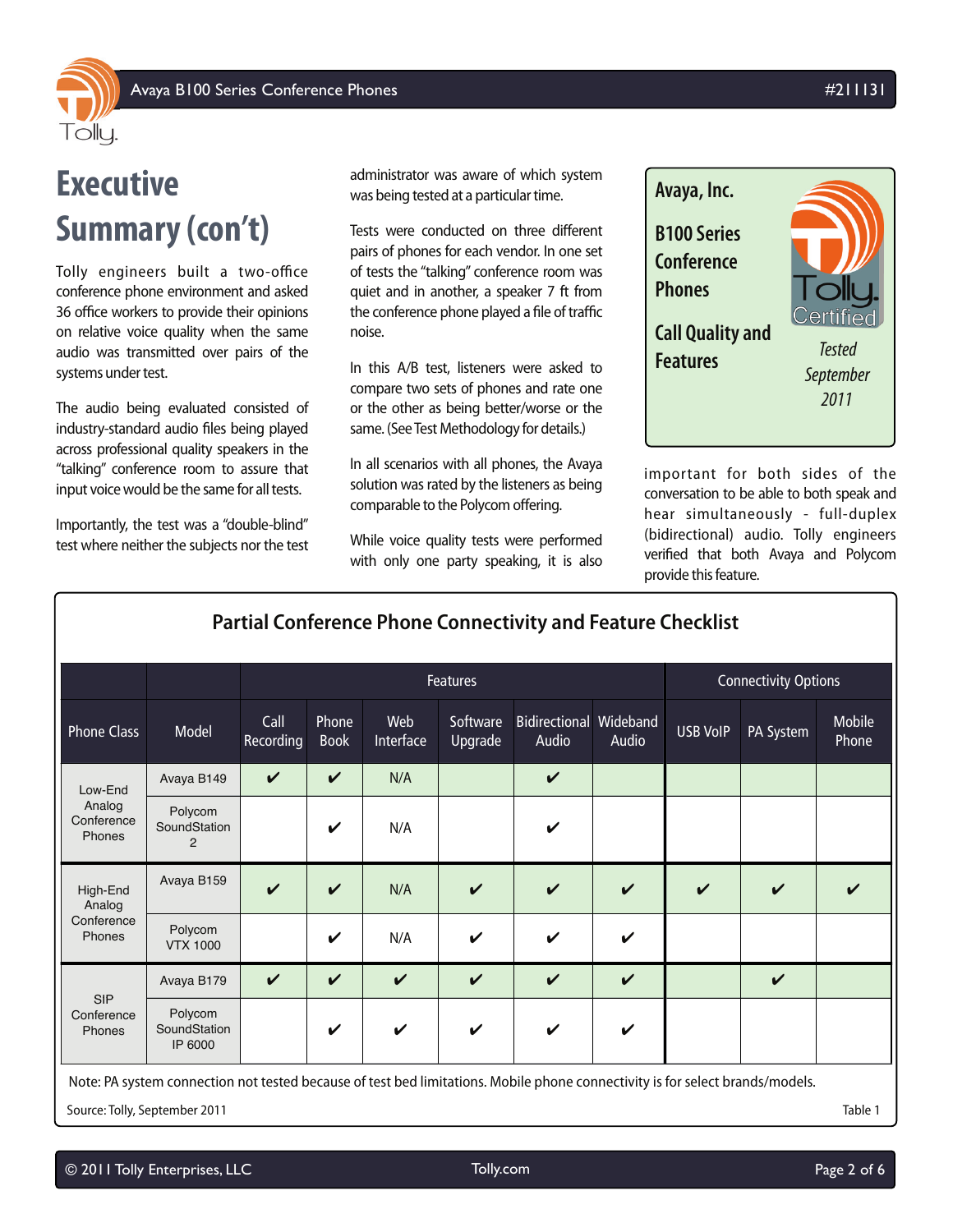

#### **Functionality**

With its integrated secure digital (SD) memory card, all members of Avaya's B100 product family provide call recording capability - a feature not available on any of the Polycom models evaluated.

All B149 and B179 models support Avaya's proprietary wideband audio technology providing greater frequency response than standard audio.

Furthermore, the Avaya offerings match their Polycom counterparts in providing

other important features such as: phone book, software upgradability, and a web interface for the SIP model.

#### **Connectivity**

While conference phones have traditionally been stand-alone units, enhanced connectivity options can provide significant benefits for users.

Several of the Avaya B100 models offer connectivity features not found in any of the Polycom conference phones evaluated. (See Table 1.)

#### **Mobile Phone**

The analog Avaya B159 allows a mobile phone to connect to, and thereby take advantage of, the B159's high quality speakerphone and microphone. This conveniently turns the mobile phone into a business-quality speakerphone.

#### **VoIP USB (Soft Client Applications)**

The Avaya B159 also provides USB connectivity to PC/Mac computer systems. This allows popular VoIP programs like Skype (and similar programs) to become business-quality speaker phones.

| <b>Voice Quality Test Profile</b>         |              |                                                                                                 |                                                                                                                                                                                                       |  |  |  |  |  |  |  |
|-------------------------------------------|--------------|-------------------------------------------------------------------------------------------------|-------------------------------------------------------------------------------------------------------------------------------------------------------------------------------------------------------|--|--|--|--|--|--|--|
| <b>Test Element</b>                       |              | <b>Detail</b>                                                                                   | Notes/Description                                                                                                                                                                                     |  |  |  |  |  |  |  |
| <b>Duplex Mode</b>                        |              | half-duplex                                                                                     | one person speaking at a time                                                                                                                                                                         |  |  |  |  |  |  |  |
| <b>Distance: Audio</b><br>source to Phone | Call Audio   | Close: $1.5$ ft<br>Far: 7ft                                                                     | All tests were run within the range limits listed for the phone under test.<br>Extension microphones not used. Output volume on speakerphone<br>was set to be identical and was not at maximum level. |  |  |  |  |  |  |  |
|                                           | <b>Noise</b> | 7 ft (when present)                                                                             |                                                                                                                                                                                                       |  |  |  |  |  |  |  |
| <b>Audio Source</b>                       |              | Monitor speaker                                                                                 | One Behringer TRUTH B2031A High Resolution Reference Monitor<br>(configured with typical settings) was used for the audio playback and<br>another identical monitor for noise playback                |  |  |  |  |  |  |  |
| <b>Audio Content</b>                      |              | ITU Content. Voices and noise files generated<br>by the ITU and available to the general public | Files can be downloaded from: http://www.itu.int/net/itu-t/sigdb/<br>genaudio/AudioForm-g.aspx?val=10000501                                                                                           |  |  |  |  |  |  |  |
| <b>Testers</b>                            |              | Office workers                                                                                  | Test participants were not audio experts trained to detect performance<br>at various frequency ranges. They were workers who would actually use<br>speaker phones.                                    |  |  |  |  |  |  |  |

Note: Please see Test Bed Topology diagram for details of the rooms used for the test.

Source: Tolly, September 2011 Table 2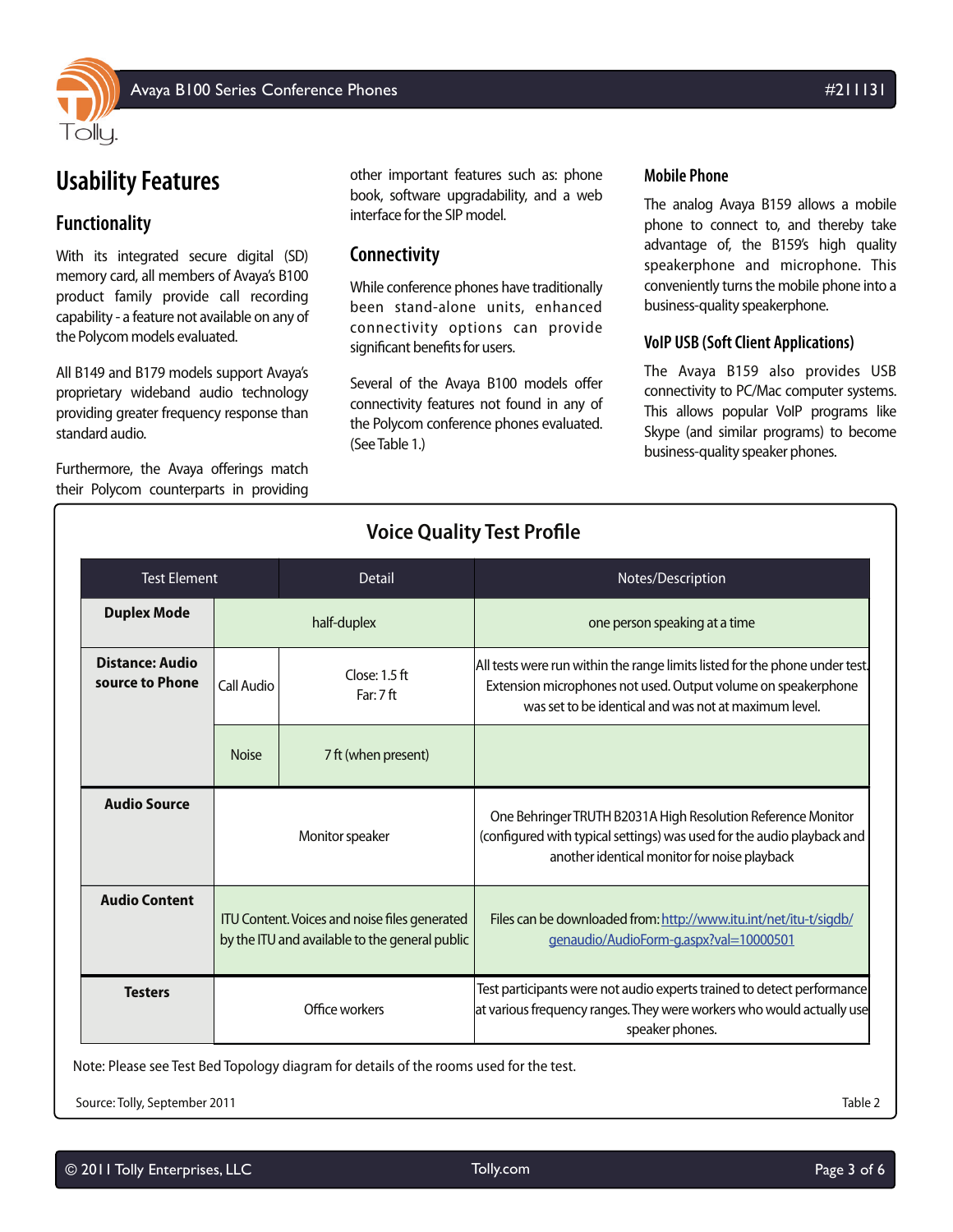

#### **Public Address System**

For large-scale, "all-hands" meetings, it might be necessary to include more participants than can physically fit into even the largest conference room.

To address such occasions both the Avaya B159 and B179 provide means for the conference phone to be connected to a public address (PA) system.1

# **Test Setup & Methodology**

### **Test Environment**

The sound quality study was performed in one sending room (10 x 12 ft2 standard

office room with 1 glass door) and one receiving room (12  $\times$  20 ft<sup>2</sup> training class room with 1 glass door). See Figure 2 for layout.

Two American English male sentences and two American English female sentences were used as the voice signal. Street noise was used as the background noise, always played from the further speaker. All signals were from the International Telecommunication Union's Telecommunication Standardization Sector (ITU-T) "P.501: Test signals for use in telephonometry". Two high-end studio speakers (1.5 feet and 7 feet away from the conference phone) were used to replicate the test audio in the sending room.

According to ITU-T P.800: For methods for objective and subjective assessment of voice quality, participants should be chosen at random from a population which has not been directly involved in work connected with assessment of the performance of telephone circuits, or related work such as speech coding; and have not participated in any subjective test whatever for at least the previous six months. All 36 participants in this test were office workers and had no audio evaluation experience.

## **Conference Phone Voice Quality Test**

The voice quality evaluation was divided into two separate scenarios, independently evaluating the microphone and

<sup>&</sup>lt;sup>1</sup> Because of logistical constraints, the PA system connectivity feature was not tested by Tolly.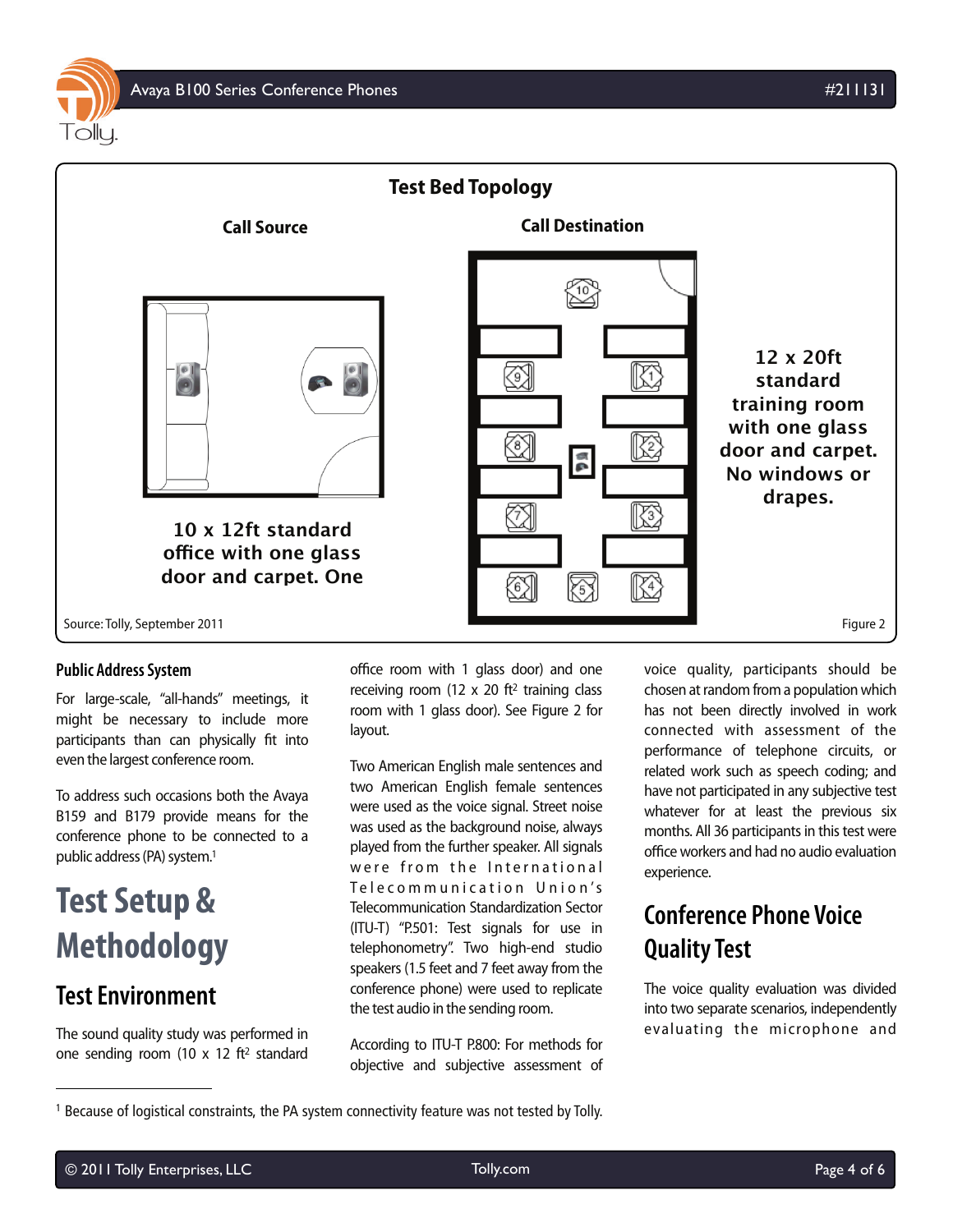

speakerphone quality of each pair of conference phones.

For the microphone quality test, one Polycom SoundStation2 conference phone was used as a common phone in the receiving room.

After initiating a call from the common phone to both phones under test (using a phone line splitter), engineers randomly muted one of the phones in the sending room to select the phone under test. One Tolly engineer played the same audio in the sending room using one Avaya conference phone and one Polycom conference phone back to back. No extension microphones were used.

For the speakerphone quality test, the common phone was placed in the sending room, with the pair of test phones in the receiving room.

A Polycom SoundStation2 conference phone was used as the common phone for two groups of participants. For another two groups, one Avaya B149 conference phone was used in the sending room.

During each test, Tolly engineers played the same audio from the sending room and used one Polycom conference phone and one Avaya conference phone to receive the calls, playing them back to back. The speaker volume of all phones were calibrated to the same level before testing using a decibel meter. Engineers noted that

Polycom's maximum speaker volume was higher than that of Avaya.

Participants in the receiving room were asked to compare the two phones with a score 1 - 7, a rating of 1 corresponding to phone A being much higher quality and a rating of 7 corresponding to phone B. (See Figure 3.) Tolly engineers randomly selected an Avaya or Polycom as phone A to ensure there would be no discernible pattern in the test administration.

Four scenarios were evaluated for each phone pair: 1. Speech from a close position without noise; 2. Speech from a close position with background noise; 3. Speech from a far away position without noise; 4. Speech from a far away position with background noise.

Speech from a close position was simulated by playing the voice signal from Speaker X (1.5 feet away from the phone). Voice from a far away position was simulated by playing the voice signal from Speaker Y (7 feet away from the phone). Background noise was always played by Speaker Y when needed. The results from these tests were combined for each conference phone to arrive at the data reported in Figure 1.

To verify the bidirectional audio capabilities of the conference phones. Engineers initiated a call to each conference phone from a cell phone. One engineer would then read a paragraph, and another would

interrupt at a random time. If the speaking engineer could hear the interruption, the phone passed.

### **Feature Evaluation**

The connectivity options of each phone were evaluated based on the Vendor's datasheet, and omitted where not applicable. For the mobile phone and USB VoIP connectivity, Engineers attached a mobile phone to the conference phone via a supplied cable, and to a laptop, ensuring that in both cases the conference phone could be used as both the speaker and microphone.

For the PA system connectivity, no compatible units were available in Tolly's lab, instead the verification relied on publicly available details about its integration with such a system<sup>2</sup>.

### **Polycom Comments**

Polycom recommended more extensive testing to include: formal MOS testing, testing at greater distances from the speaker phone (i.e. larger rooms) and fullduplex voice quality noting that these tests would provide more information on room coverage and echo cancellation. Polycom notes that they believe such tests are needed for completeness and to represent real-world performance accurately. The additional tests requested by Polycom were beyond the scope of this project.



<sup>2</sup> http://support.avaya.com/css/P8/documents/100140921